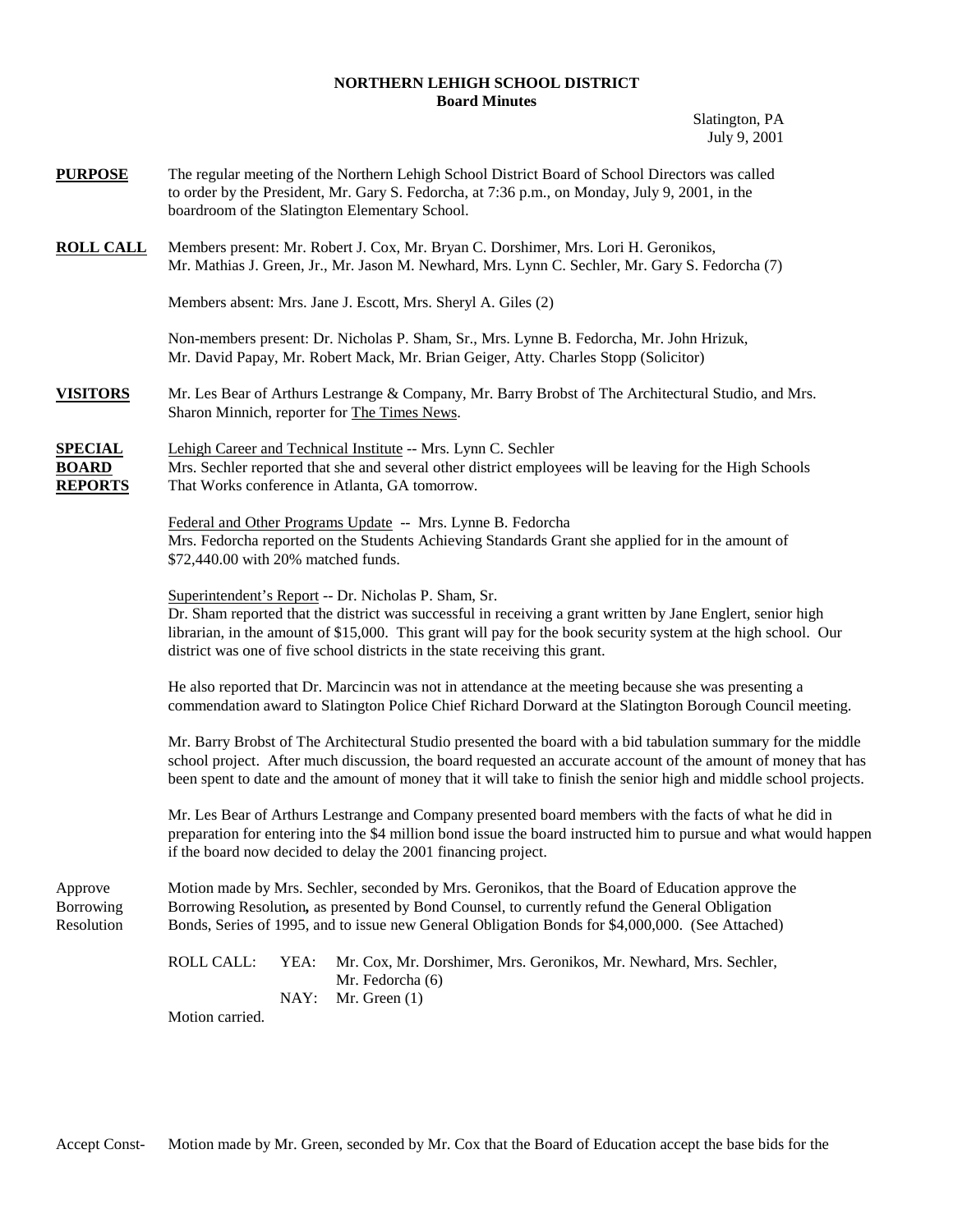| Middle School                                             | ruction Bids For middle school construction costs, as presented, to include all of the alternates, except G-1, H-1, E-1, P-1<br>and H-4.                                                                                                                                                                                                                                                                                   |  |  |  |
|-----------------------------------------------------------|----------------------------------------------------------------------------------------------------------------------------------------------------------------------------------------------------------------------------------------------------------------------------------------------------------------------------------------------------------------------------------------------------------------------------|--|--|--|
|                                                           | YEA:<br>Mr. Cox, Mr. Dorshimer, Mr. Green, Mr. Newhard, Mrs. Sechler,<br>Mr. Fedorcha (6)<br>NAY:<br>Mrs. Geronikos (1)<br>Motion carried.                                                                                                                                                                                                                                                                                 |  |  |  |
| Amend<br>Construction<br><b>Bids For</b><br>Middle School | Motion made by Mrs. Sechler, seconded by Mrs. Geronikos, that the Board of Education accept the base bids for<br>the middle school construction costs, as presented, and include all of the alternatives, including placing G-1,<br>H-1, E-1, P-1 back into the bid costs.                                                                                                                                                 |  |  |  |
|                                                           | <b>ROLL CALL:</b><br>YEA:<br>Mr. Dorshimer, Mrs. Geronikos, Mr. Green, Mr. Newhard, Mrs. Sechler,<br>Mr. Fedorcha (6)<br>NAY:<br>Mr. Cox $(1)$<br>Motion carried.                                                                                                                                                                                                                                                          |  |  |  |
| Amend<br>Construction<br><b>Bids For</b><br>Middle School | Motion made by Mr. Dorshimer, seconded by Mr. Newhard that the Board of Education accept the base bids for<br>the middle school construction costs, as presented, and include all of the alternatives, to include placing<br>H-4 back into the bid costs.                                                                                                                                                                  |  |  |  |
|                                                           | <b>ROLL CALL:</b><br>YEA:<br>Mr. Dorshimer, Mrs. Geronikos, Mr. Newhard, Mrs. Sechler, Mr. Fedorcha (5)<br>NAY:<br>Mr. Cox, Mr. Green (2)<br>Motion carried.                                                                                                                                                                                                                                                               |  |  |  |
| Accept<br>Construction<br>Costs For<br>Middle School      | Motion made by Mr. Newhard, with a second made by Mr. Green that the Board of Education approve the<br>recommendation of The Architectural Studio to accept the Construction Costs, as presented, in the Bid<br>Tabulation Summary dated June 25, 2001 for the middle school renovations in the amount of \$5,013,705.00 and<br>to submit the necessary PlanCon "G" documents to the Pennsylvania Department of Education. |  |  |  |
| And Submit<br>PlanCon G                                   | <b>ROLL CALL:</b><br>YEA:<br>Mr. Dorshimer, Mrs. Geronikos, Mr. Newhard, Mrs. Sechler, Mr. Fedorcha (5)<br>NAY:<br>Mr. Cox, Mr. Green (2)<br>Motion carried.                                                                                                                                                                                                                                                               |  |  |  |
| Executive                                                 | An executive session, for personnel issues, was held at 6:30 p.m. There was a short executive Session<br>session conducted, for personnel reasons, following the meeting.                                                                                                                                                                                                                                                  |  |  |  |
| <b>PERSONNEL</b>                                          | Motion made by Mrs. Sechler, seconded by Mr. Green that the Board of Education approve the<br>following personnel items:                                                                                                                                                                                                                                                                                                   |  |  |  |
| Change of<br>Status -<br>Sherri<br>Molitoris              | Sherri Molitoris*<br>*Shall serve a 60-day probationary period.<br>Temporary Vacancy Replacement Substitute Secretary in the Business Office<br>From:<br>Bookkeeper II in the Business Office<br>To:<br>New position as a result of the 2001-2002 district budget.<br>\$25,800.00<br>Salary:<br>July 1, 2001<br><b>Effective Date:</b>                                                                                     |  |  |  |
| Diane Lengel                                              | Diane Lengel*<br>*Shall serve a 60-day probationary period.<br>Special Education/Information Technology Aide in the Special<br>From:<br><b>Education/Psychology Department</b><br>Clerk/Stenographer in the Special Education/Psychology Deparrtment<br>To:<br>New 11 month position as a result of the 2001-2002 district budget.<br>\$23,380.00 (Pro-rated)<br>Salary:<br><b>Effective Date:</b><br>July 1, 2001         |  |  |  |
| <b>PERSONNEL</b><br>(Con't.)<br>Instructional             | Amanda Glassic                                                                                                                                                                                                                                                                                                                                                                                                             |  |  |  |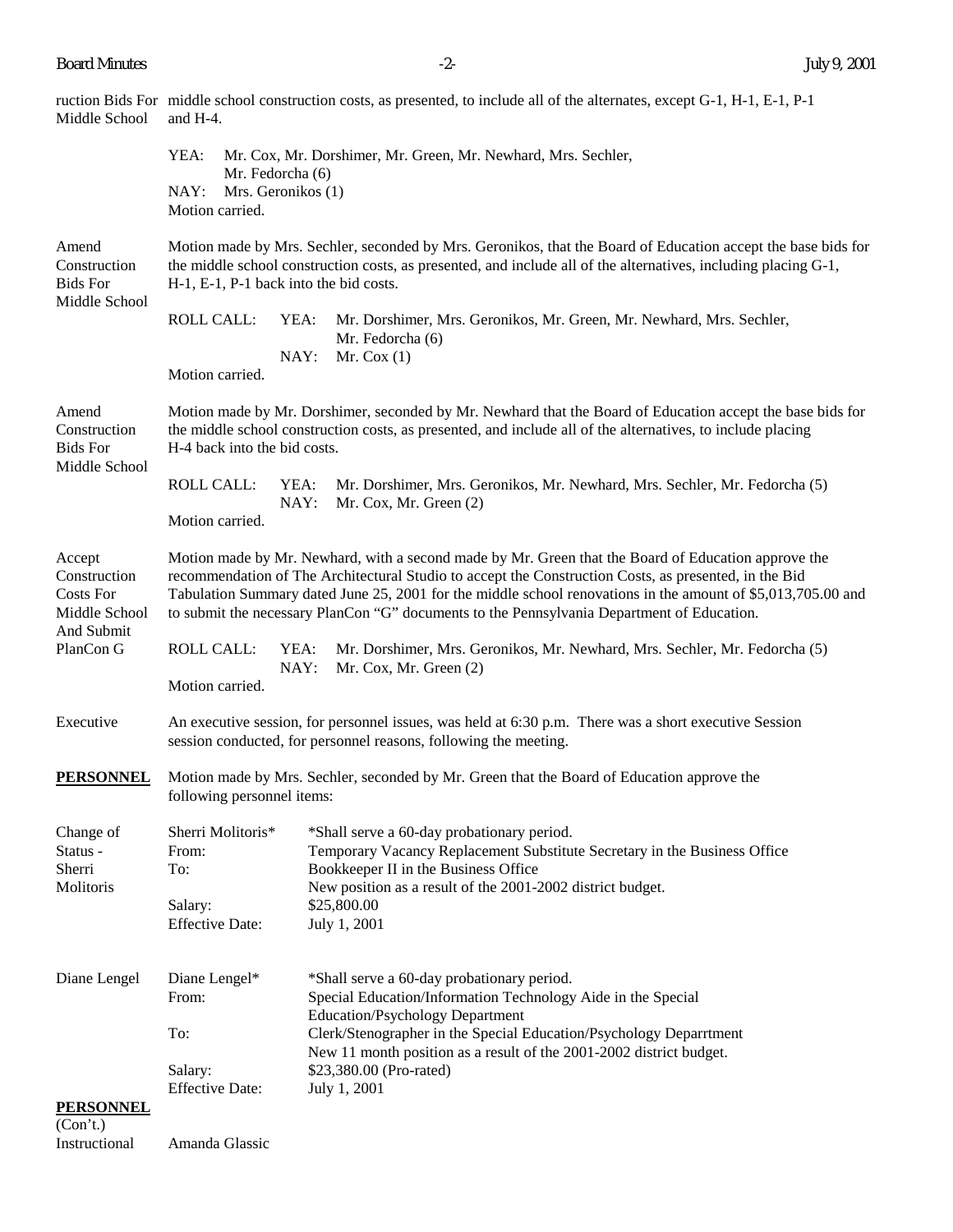Board Minutes -3- July 9, 2001

| Appointment                                    | Assignment:<br>Salary:<br><b>Effective Date:</b>                                                                                                                                                                                                                                                                                                                              | <b>Temporary Professional Employee</b><br>Grade 3 at Peters Elementary School, replacing Margaret Conrad who retired.<br>\$35,200.00 (Appendix A-Step 1 Bachelors)<br>August 27, 2001 |  |  |  |
|------------------------------------------------|-------------------------------------------------------------------------------------------------------------------------------------------------------------------------------------------------------------------------------------------------------------------------------------------------------------------------------------------------------------------------------|---------------------------------------------------------------------------------------------------------------------------------------------------------------------------------------|--|--|--|
| Resignation<br>Non-<br>Instructional           | Accept the resignation of Elvin Schlegel, Jr., instructional aide at Peters Elementary School,<br>effective June 30, 2001.                                                                                                                                                                                                                                                    |                                                                                                                                                                                       |  |  |  |
| Consultive                                     | Approve to contract with Dr. Brian Gessner, high school principal, for consultative services, Services<br>effective July 8, 2001 at a fee of \$40.00 per hour, not to exceed 20 hours.                                                                                                                                                                                        |                                                                                                                                                                                       |  |  |  |
|                                                | YEA:<br>NAY:                                                                                                                                                                                                                                                                                                                                                                  | Mr. Cox, Mr. Dorshimer, Mrs. Geronikos, Mr. Green, Mr. Newhard, Mrs. Sechler,<br>Mr. Fedorcha (7)<br>None $(0)$                                                                       |  |  |  |
| <b>POLICY</b>                                  | Motion made by Mr. Newhard, seconded by Mrs. Geronikos that the Board of Education approve the<br>following items listed under Policy:                                                                                                                                                                                                                                        |                                                                                                                                                                                       |  |  |  |
| <b>Board Policy</b><br>$2nd$ Reading           | Approve new school board policy #904 – Public Attendance At School Events, as presented after second<br>reading.                                                                                                                                                                                                                                                              |                                                                                                                                                                                       |  |  |  |
|                                                | Approve new school board policy $#615 -$ Payroll Deductions, as presented after second reading.                                                                                                                                                                                                                                                                               |                                                                                                                                                                                       |  |  |  |
|                                                | Approve revisions to existing school board policy #439 – Uncompensated Leave, as presented after<br>second reading.                                                                                                                                                                                                                                                           |                                                                                                                                                                                       |  |  |  |
| Use of<br>Facilities                           | Grant approval to the Slatington Lions Club to use campus grounds to host their Annual 2001 Car<br>Show, which will be held on Sunday, September 2, 2001 (rain date September 3). It is understood<br>that they will be billed for custodial services for using the grounds. It is also the responsibility of the<br>Lions club to provide sufficient security for the event. |                                                                                                                                                                                       |  |  |  |
| Open<br>Accounts                               |                                                                                                                                                                                                                                                                                                                                                                               | Grant permission to the senior high school to open a "NLHS Class of 2004" account in compliance<br>with the Student Activity Fund Policy.                                             |  |  |  |
|                                                | Grant permission to the senior high school to open a "NLHS Class of 2005" account in compliance<br>with the Student Activity Fund Policy.                                                                                                                                                                                                                                     |                                                                                                                                                                                       |  |  |  |
|                                                | YEA:<br>NAY:                                                                                                                                                                                                                                                                                                                                                                  | Mr. Cox, Mr. Dorshimer, Mrs. Geronikos, Mr. Green, Mr. Newhard, Mrs. Sechler,<br>Mr. Fedorcha (7)                                                                                     |  |  |  |
|                                                |                                                                                                                                                                                                                                                                                                                                                                               | None $(0)$                                                                                                                                                                            |  |  |  |
| Refer Tobacco<br>Policies Back<br>To Committee | Motion made by Mrs. Sechler, seconded by Mrs. Geronikos that new school board policies #222, #323, #423,<br>#523 Tobacco Use, should be sent back to the Policy/Education Committee for discussion.                                                                                                                                                                           |                                                                                                                                                                                       |  |  |  |
|                                                | YEA:                                                                                                                                                                                                                                                                                                                                                                          | Mr. Cox, Mr. Dorshimer, Mrs. Geronikos, Mr. Green, Mr. Newhard, Mrs. Sechler,<br>Mr. Fedorcha (7)                                                                                     |  |  |  |
|                                                | NAY:                                                                                                                                                                                                                                                                                                                                                                          | None $(0)$                                                                                                                                                                            |  |  |  |

**NEW** Motion made by Mr. Dorshimer, seconded by Mrs. Sechler that the Board of Education approve to<br> **BUSINESS** change the name of the Northern Lehigh Junior High School to the Northern Lehigh Middle School change the name of the Northern Lehigh Junior High School to the Northern Lehigh Middle School, effective immediately, with a new grade structure of grades 7 and 8, and authorize Mr. Robert Mack, Principal, to petition the Pennsylvania Department of Education to make this change official.

YEA: Mr. Cox, Mr. Dorshimer, Mrs. Geronikos, Mr. Green, Mr. Newhard, Mrs. Sechler,